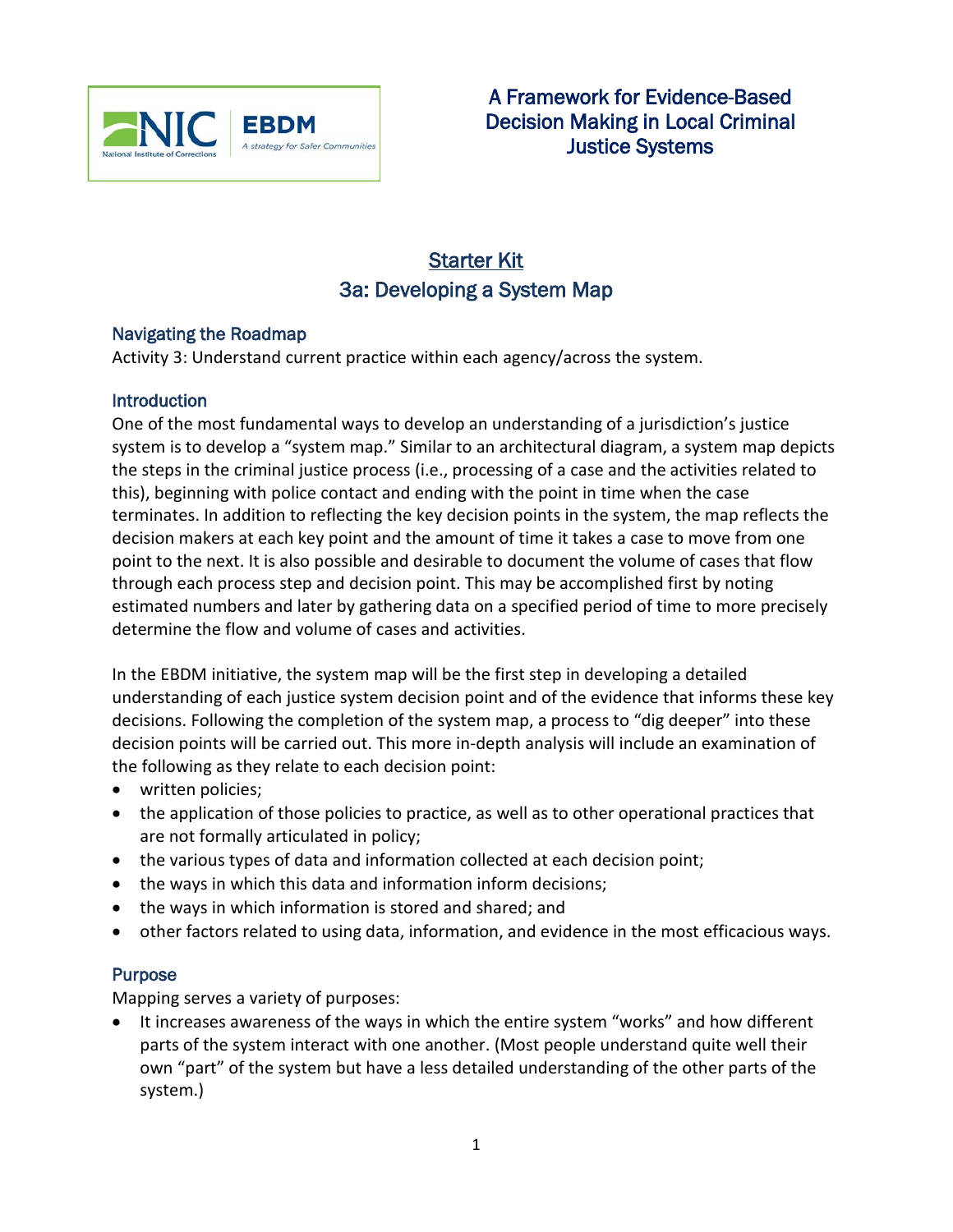- It brings together policymakers and agency staff to articulate the decisions they make, how they arrive at those decisions, and when (i.e., at what point in the process) decisions are made.
- It surfaces areas of interest for further inquiry.
- It can sometimes lead to recognition of quick solutions to bottlenecks or inefficiencies.

### **Participants**

Building a system map is a time-consuming process. The most desirable method is for the entire policy team to be fully involved in its development. However, given that this process can take a full day or more, this may not be practical. A second, effective option is to convene a series of "work groups" to help with the construction of the map.

Work groups might be formed around the following decision points:

- 1. arrest
- 2. pretrial status
- 3. charging/plea
- 4. sentencing
- 5. local institutional intervention(s)/local institutional release
- 6. community intervention(s)
- 7. violation response
- 8. discharge from supervision

Work groups should include a range of individuals who have different roles and perspectives in the case and decision making processes. Different levels of decision making authority should be represented as well, including the highest decision maker (agency head), those who oversee the work being conducted (supervisors/managers), and those at the line level. In many cases, work groups will also include those who handle information flow and case files. Receptionists, clerks, and administrative staff often have the best "window" on how things actually get done; they should not be overlooked in this process.

In addition, it is strongly recommended that the persons involved in information technology (data collection and analysis) participate in work groups. As noted above, it will be important to affix data to the map at some point in the future. Involving those who will be responsible for collecting and analyzing that data will facilitate their understanding of what is needed when the time comes to collect this data.

Finally, it is highly desirable for one or more persons from the team (i.e., local coordinator and/or another member) to be present for the entire mapping process, if at all possible. While this is a major time investment, the opportunity for at least one member of the jurisdiction to observe and learn from the entire process should not be underestimated.

#### **Instructions**

1. The policy team should have a discussion about mapping in advance of the mapping session: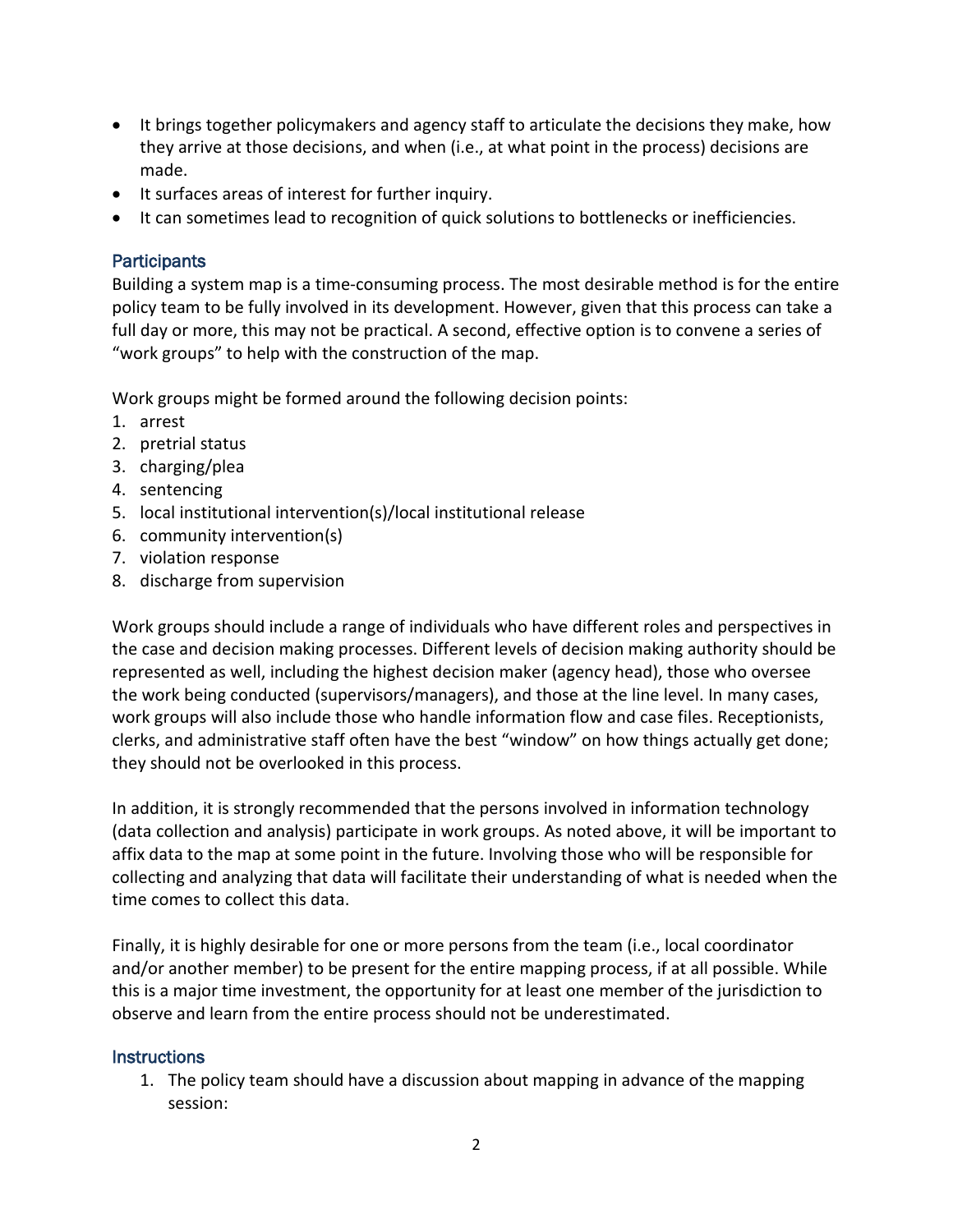- Identify some of the issues and challenges the team most wants to learn about at each decision point to make sure these topics are addressed during the initial mapping session.
- Identify the key individuals from each agency who have detailed knowledge about each decision point and make a plan for inviting them to attend each work group session. (See participants above.)
- Identify the policy team member(s) who will attend the entire mapping session and who will be responsible, along with the local coordinator, for shepherding the mapping process for the team.
- 2. The local coordinator should work with policy team members to craft an invitation to work group participants who will attend the mapping sessions. (An invitation template is provided in Appendix 1.) The invitation should outline the purpose of the mapping work group sessions, the date and two-hour work group session(s) they are asked to attend, and any additional information they should bring with them to the mapping work group session (i.e., information about time frames between decision points, easily accessible data about the volume of cases at decision points, maps they know about or that already exist and that can be folded into the mapping process). Also, consider making resource materials (see Chapter 13 of *Getting it Right*) available to work group participants in advance of the session so that they can be familiar with the process and come to the session prepared to map.
- 3. The local coordinator may sit down with the team chair and/or the policy team to review the final list of persons who are planning to attend each session in order to ensure a comprehensive group of participants.
- 4. Prior to the mapping sessions, it should be determined who will take notes during the session. It is recommended that at least one staff person assist the facilitator in capturing the discussion during the sessions. The team should also determine who will be responsible (facilitator, local coordinator, and/or other policy team members or staff) for putting all the "pieces" of the map together in one diagram in an easy-to-view format.
- 5. Select a room with a considerable amount of wall space, where flip chart paper can be posted from end to end. Rooms with walls that do not permit (or are not conducive to) taping lots of paper to the wall should be avoided. The facilitator will need to be provided with a full pad of flip chart paper, a good set of flip chart markers, and a roll of masking tape.
- 6. While not a necessity, it is recommended that jurisdictions bring in an outside facilitator to facilitate each mapping work group session. The session will begin with introductions of all participants and a brief overview by the facilitator of the purpose of the process. You may wish to provide a handout on the mapping process. (A sample handout is provided in Appendix 2.) Following this, the facilitator will guide the work group through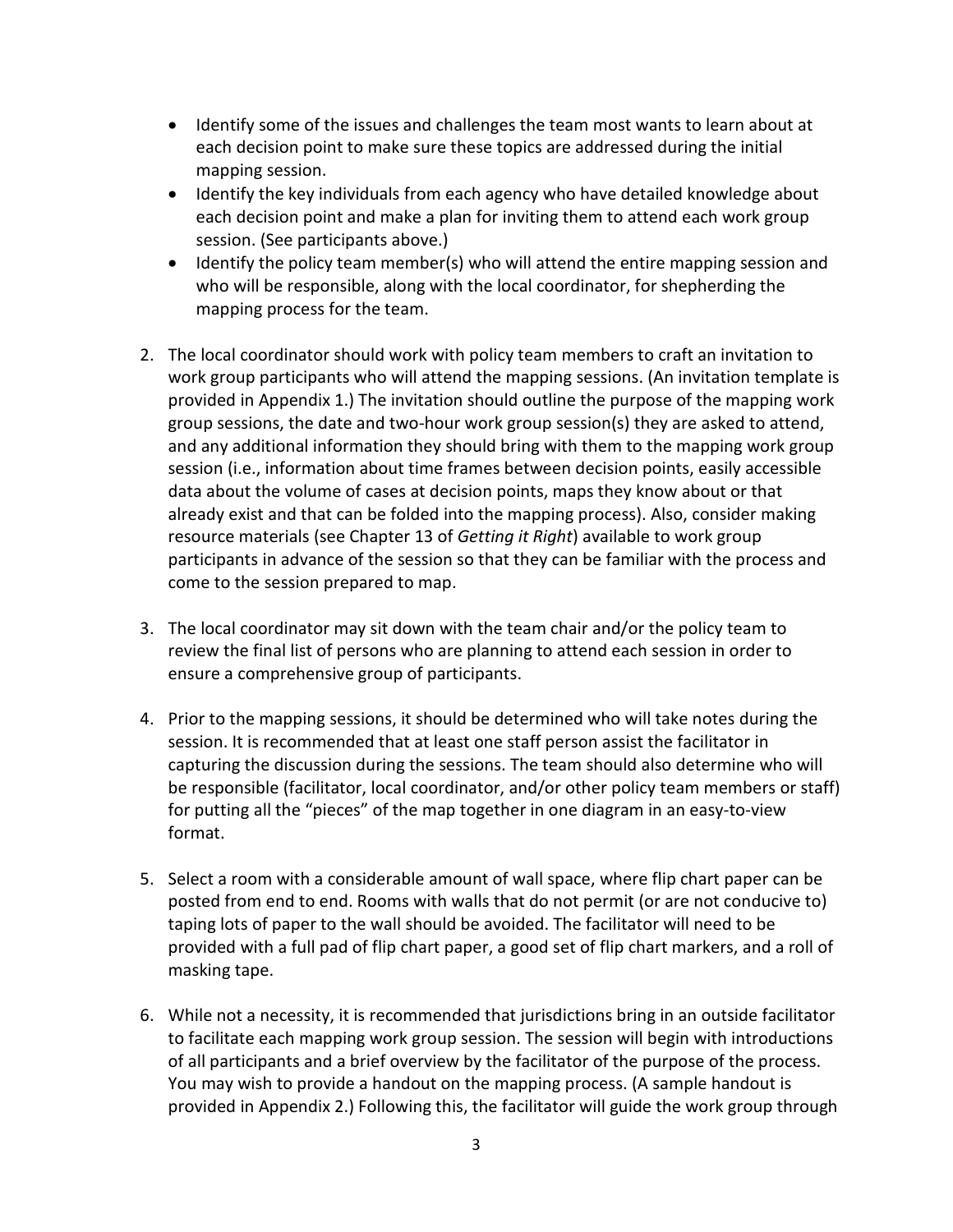the development of their component of the system map. (It is possible, albeit rare, that time will run out before the work is completed. In this case, the facilitator will dialogue with the work group about the best way to complete the map.)

- 7. During or following each work group session, the facilitator should receive a complete list of the individuals participating in each session, including name, title, agency, and full contact information, for the purposes of seeking further information, receiving feedback on the accuracy of the map, and documenting those who contributed to its development.
- 8. At the conclusion of the session, the facilitator should make a plan with the work group to review the final, transcribed portion of the work group's portion of the map.
- 9. Because of the complexity of the entire system and the desire to capture a "picture" of the system on paper, it is not possible to include on a flow chart every detail about a particular decision in the criminal justice system. For this reason, the person(s) transcribing the map and notes may wish to use footnotes that provide additional narrative. (See the example provided for an idea of how one jurisdiction captured its system map—and accompanying map notations—on paper.)
- 10. Once the system map components have been reviewed by each work group, a final draft of the entire map should be presented to and reviewed by the policy team. For this meeting, a large share of the full team meeting time should be devoted to reviewing and discussing the map—first to ensure its completeness and accuracy, and then to discuss its implications.
- 11. Once the mapping activity is fully completed, the team should prepare for the next, more in-depth step of the decision point analysis process. $1$

## **Tips**

- For each work group session, carefully select a diverse group of individuals who have the most knowledge and perspective about both the *formal* policy/decision making and *informal* decision making that occurs at each decision point.
- The number of individuals invited to attend each work group session should be considered—large enough to ensure representation, knowledge, and diversity, but not overly large as to be unworkable (ideally, about 10–15 people in each work group session).
- Some individuals may have critical knowledge about more than one decision point and should be asked to attend more than one work group session, as appropriate. Likewise, some decision points may overlap more than others (for example, arrest and pretrial status or institutional and community interventions). In this case, consider whether it makes sense to combine decision point work groups into one group.

 $1$  See 3b: Conducting a Policy and Practice Analysis.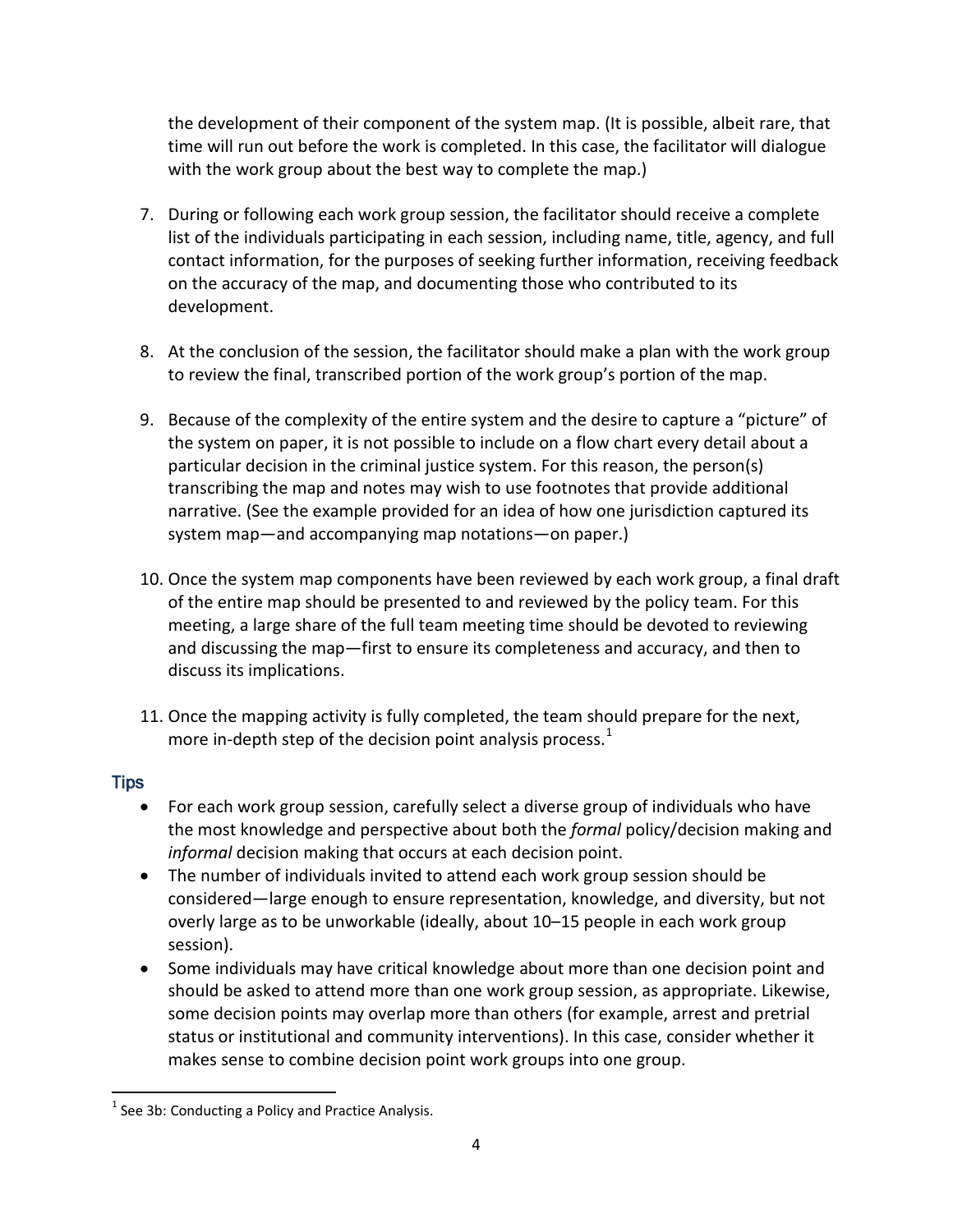- Consider sequencing work group sessions from the earliest decision point (arrest) to the latest decision point (discharge from supervision). For example, those invited to attend the work group session on the arrest decision point might be scheduled from 9:00– 11:00 a.m.; pretrial status from 11:00 a.m.–1:00 p.m., and so forth.
- Leave completed sections of the map hanging on the wall as each "new" work group convenes; visually, this will provide an overview of how each decision point "links" to the last one.
- Assure that adequate time is devoted to each decision point; it may not be possible to complete an initial map of all of the decision points in one day.
- Consider color coding the map or using sticky notes to flag questions that arise for further exploration, to identify specific processes for special populations (for example, domestic violence offenders) that may depart from the typical decision process, to identify gaps in current decision making, to note strategies that are being

#### Mapping the Entire System

In Yamhill County, Oregon, the policy team created three separate maps in order to ensure that the justice system processes were adequately captured for the mentally ill, chemically dependent, and general offender population. To link the multiple maps, a process step was included in the main map that referenced a different track. The main and "mental health track" maps are provided.

considered or implemented but that are not currently part of the decision making process, or to note other pertinent issues identified by the work group.

• Consider conducting a "debriefing" session at the conclusion of the mapping work group sessions with the facilitator, local coordinator, and policy team members assigned to shepherding the mapping process. The debriefing session will provide an opportunity to discuss how well they think the mapping work group sessions captured information about each decision point, confirm a work plan for completing the map, identify an upcoming policy team meeting to discuss the map in more detail, and discuss any other issues or logistics that need to be resolved before moving forward.

#### Examples:

Yamhill County, Oregon, Main System Map Yamhill County, Oregon, Mental Health Track System Map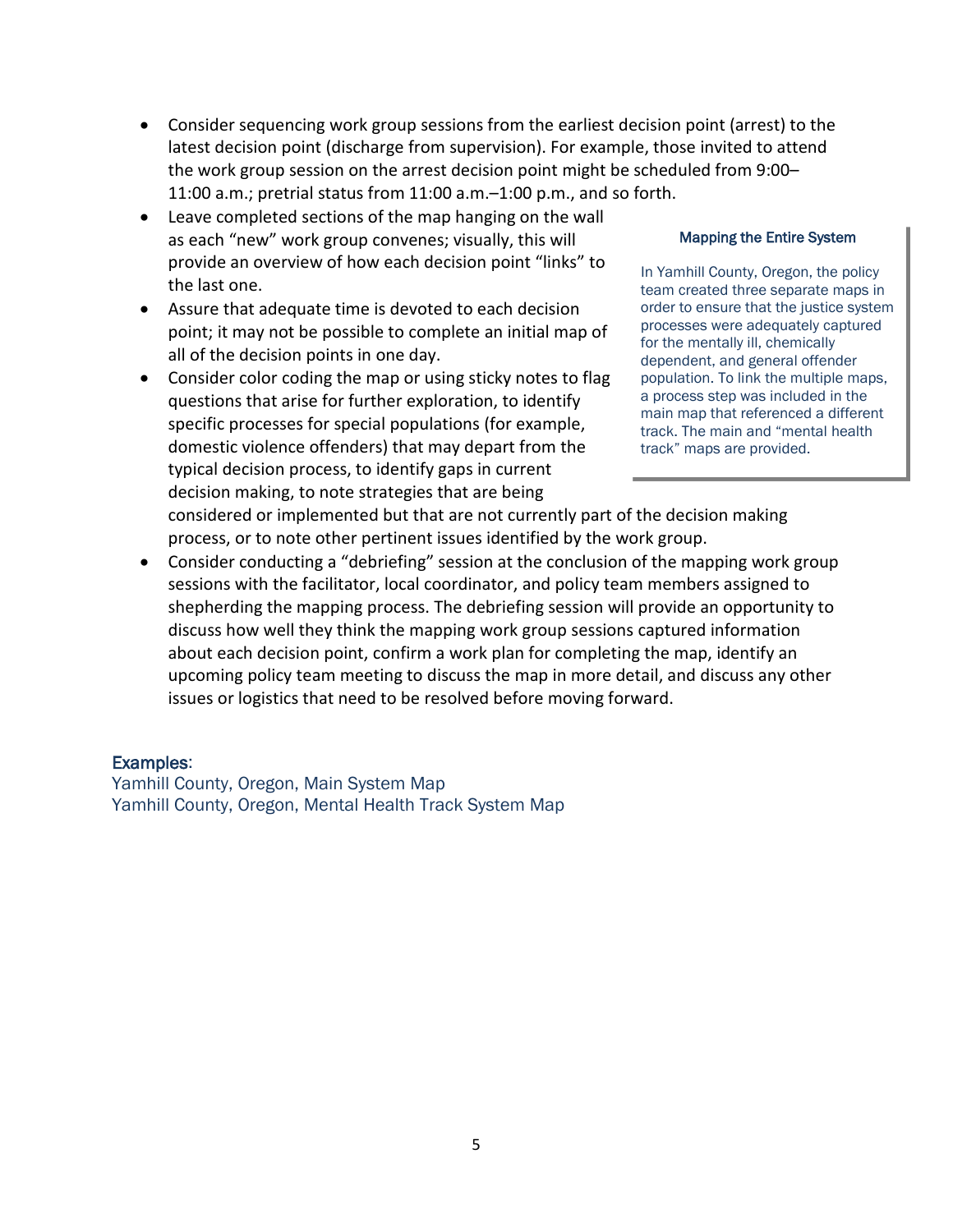Insert Main System Map here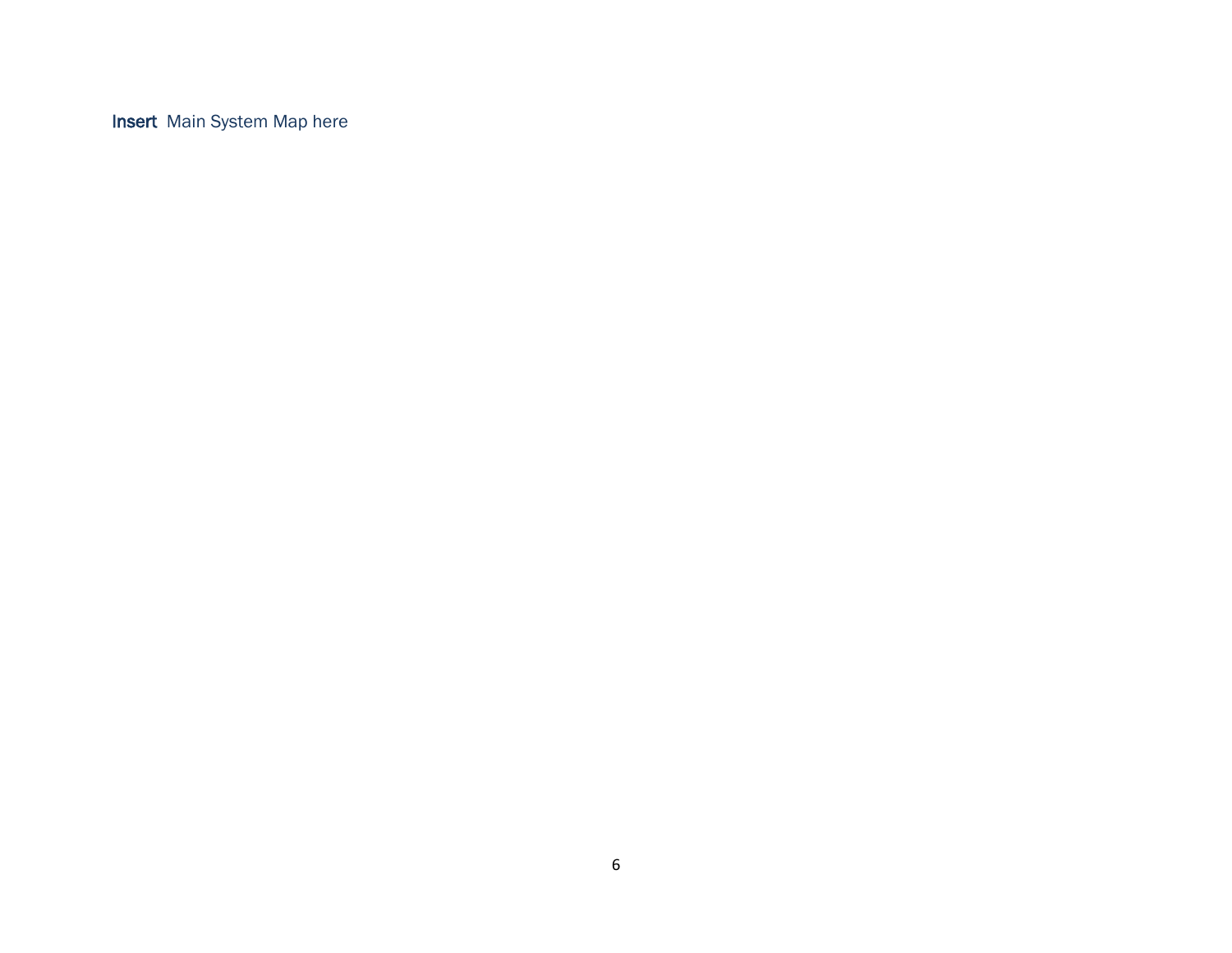Insert Mental Health Track System Map here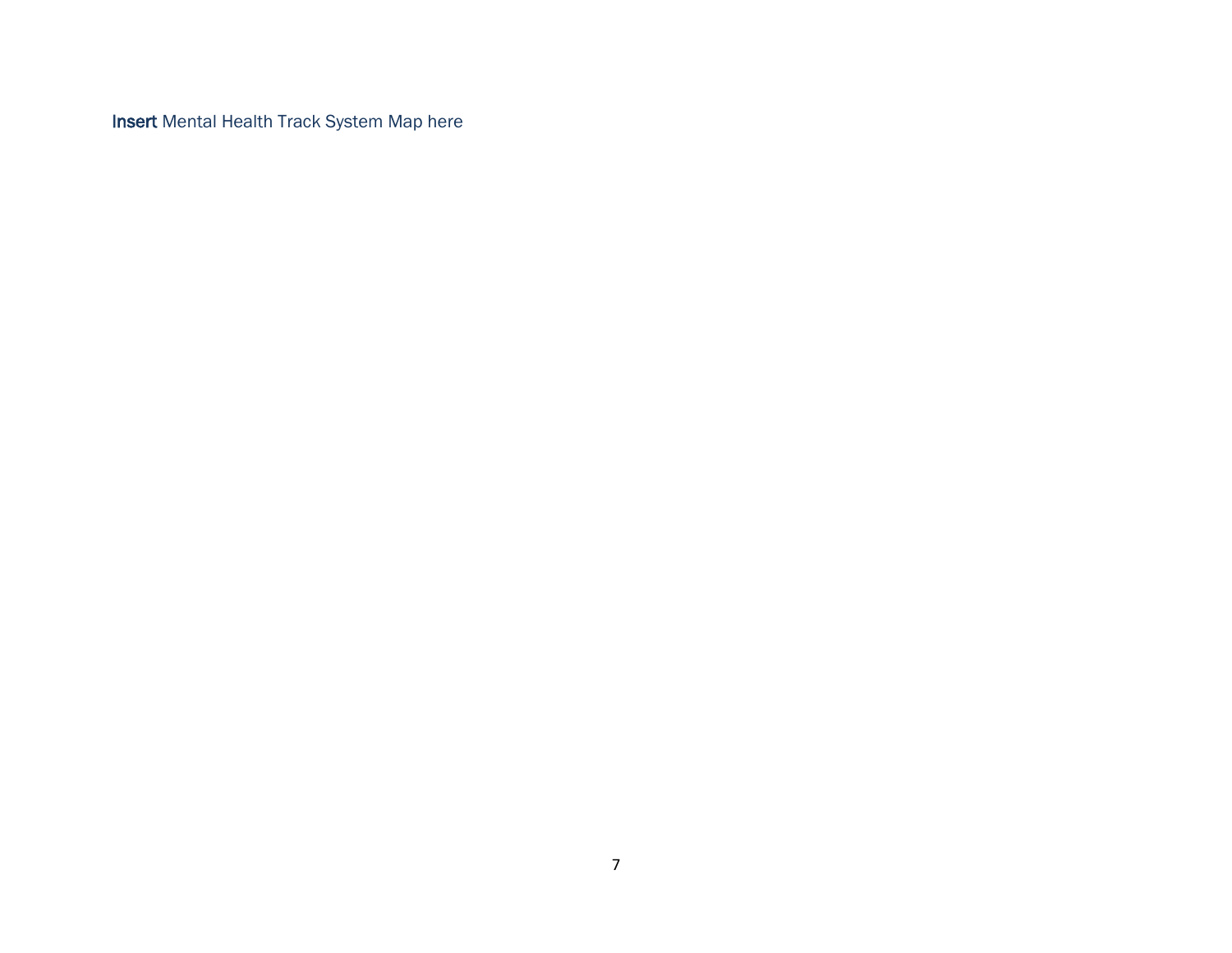Example: Yamhill County, Oregon, Adult Criminal Justice System Mapping Notations (only notes 1–17 included; all notes abbreviated)

**1. Community Crime Prevention Efforts:** Yamhill County has a population of 93,000 persons and spans 718 square miles. Law enforcement is provided by six independent agencies: Amity, Carlton, and Yamhill, which are the three smallest municipal police departments; McMinnville, which is the largest of the municipal police departments; Newberg; and law enforcement services provided by the Yamhill County Sheriff's Office (YCSO)…

**3. Suspected Criminal Behavior Detected:** Criminal behavior is detected through a variety of means, including observation of crime symptoms (e.g., graffiti), investigation, tips, or coordinated intergovernmental efforts (e.g., multidisciplinary child abuse teams)…

**4. Suspected Criminal Behavior Reported:** Criminal behavior may be reported through citizen reports or through mandatory cross-reporting between agencies…

**5, MH1. Law Enforcement Response:** Responses include in-person contact with a suspect, telephone contact for follow-up with the individual reporting the suspected criminal activity, or a request that the reporter complete a form…

**9. On-Scene Investigation:** a) The on-scene investigation will include gathering and analyzing information from the following sources: information collected by/received from dispatch, visual observation of the scene, interviews conducted on the scene…

**10. Develop Probable Cause:** a) The following information is gathered/considered in the process of developing probable cause: the crime; prior history of incidents at this location and the suspect's criminal history (officers have immediate access to criminal records and can access the regional police database); the suspect's mental health status (i.e., officers make a determination of the suspect's ability to be culpable for the crime)…

**13. Custody:** a) An individual will be transported to a police station and held if further questioning is needed or if evidence needs to be processed…

**14. Cite in Lieu of Custody:** The following considerations factor into the cite and release vs. detain decision: the extent to which an individual's true identity can be ascertained, the suspect's criminal history, the severity of the crime, the presence of a specific victim and the extent of victimization, the community's expectation, and whether the individual is a public safety risk…

**17, MH8. Jail Booking:** a) Jail staff processes probable cause paperwork, the affidavit, and a booking sheet. In addition, a pretrial release determination is made by the booking officer…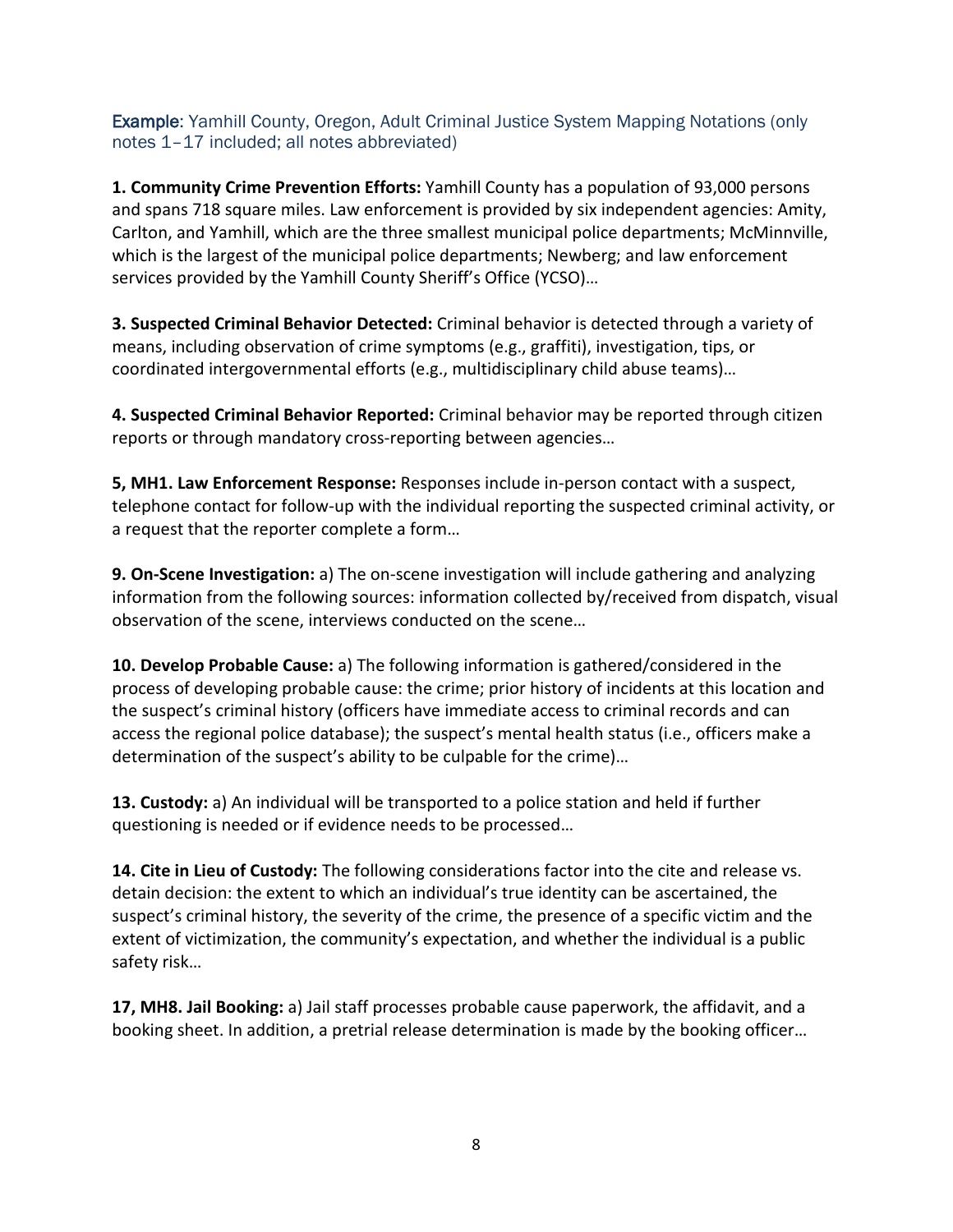### Additional Resources/Readings

McGarry, P., & Ney, B. (2006). Chapter 13: Map the System. *Getting it right: Collaborative problem solving for criminal justice* (pp. 115–124). (NIC Accession No. 019834). Retrieved from http://nicic.gov/Downloads/PDF/Library/019834.pdf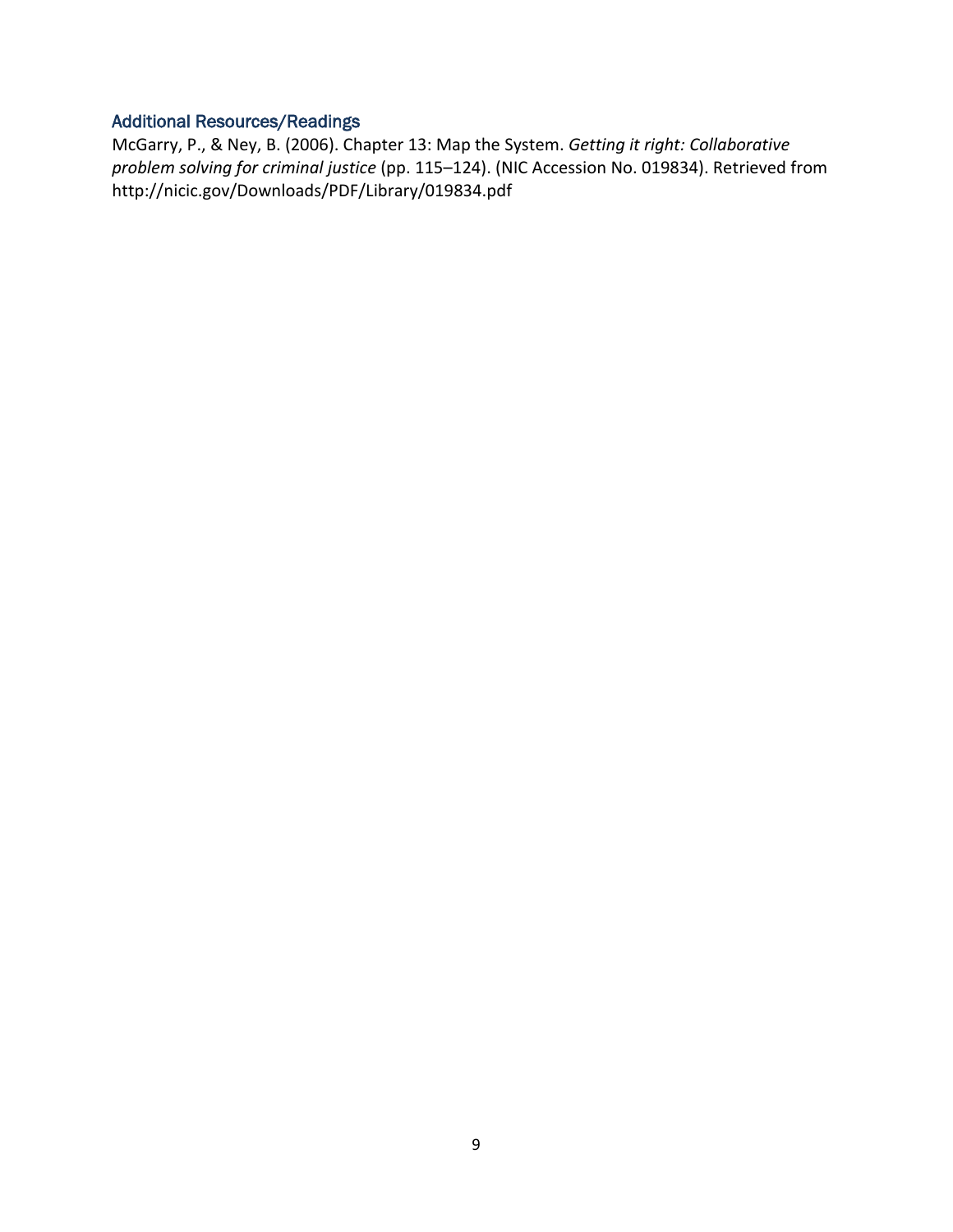### Appendix 1: Invitation Template

Dear Colleague,

On [Date], the [Site Name] policy team will be conducting a series of "mapping" work group sessions with decision makers and operating agency staff from across the criminal justice system to gain a greater understanding and appreciation of each of the key decision points in the jurisdiction's criminal justice system. The final product of the mapping work groups will be a flow chart, or map, of the jurisdiction's criminal justice system. When completed, the map will illustrate (in some detail) how defendants and offenders flow through the criminal justice system from arrest to post-release.

#### **The Mapping Process**

At each mapping work group session, participants will engage in an interactive process designed to articulate a complete "picture" of how critical decisions are made at each decision point in the system:

- 1. arrest
- 2. pretrial status
- 3. charging/plea
- 4. sentencing
- 5. local institutional intervention(s)/local institutional release
- 6. community intervention(s)
- 7. violation response
- 8. discharge from supervision

Those with knowledge and experience in day-to-day decision making have been invited to participate. Work group sessions are as follows:

| [Session descriptions and times to be completed] |                                                               |
|--------------------------------------------------|---------------------------------------------------------------|
| DATE/TIME                                        | Arrest and pretrial status                                    |
| DATE/TIME                                        | Charging/pleas                                                |
| DATE/TIME                                        | Sentencing                                                    |
| DATE/TIME                                        | Local institutional interventions/local institutional release |
| DATE/TIME                                        | <b>Community interventions</b>                                |
| DATE/TIME                                        | Violation response/discharge from supervision                 |
|                                                  |                                                               |

All mapping work group session will be held at [location].

#### **Preparations for Mapping Work Group Sessions**

There is little preparation involved. For those who are interested, "Chapter 13: Map the System" of *Getting it Right: Collaborative Problem Solving for Criminal Justice* (McGarry & Ney, 2006) provides a more detailed overview of the mapping process and what to expect during the work group sessions.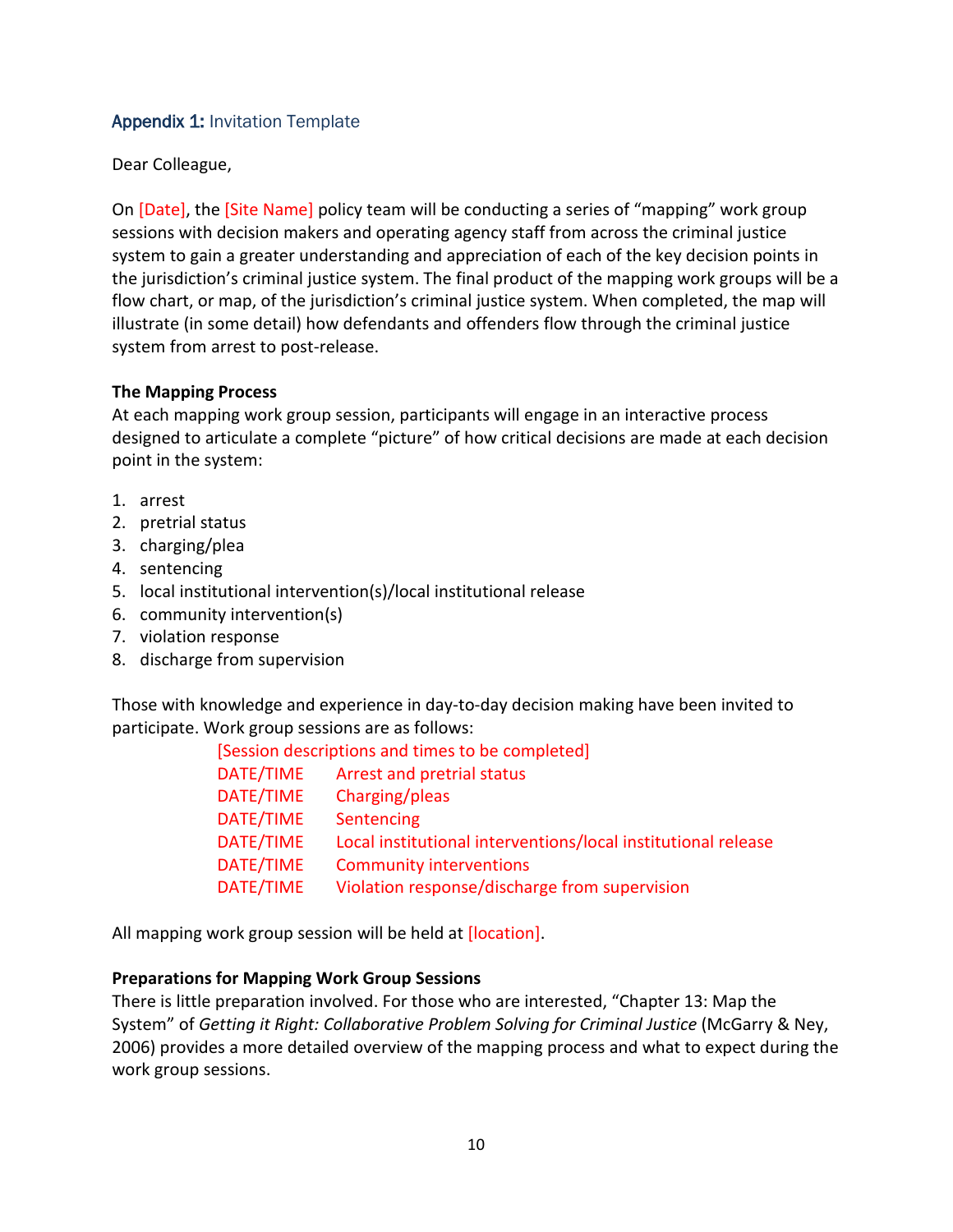Discussions during the mapping work group sessions will revolve around issues raised by the following kinds of questions:

- 1. Who is involved in decision making at this decision point?
- 2. What are the major decision options at this point?
- 3. What formal procedures or policies are followed?
- 4. What information is needed to make decisions?
- 5. What other factors are considered, including unspoken or implicit norms?
- 6. How long does it take to make a decision?
- 7. How effective is the decision making process? How do we know?
- 8. What are the challenges and/or barriers to effective and efficient decision making?

### **What to Bring to the Mapping Work Group Sessions**

- Most importantly, work group participants are asked to come to the mapping work group sessions prepared to discuss how they participate in decisions that affect individuals who come in contact with the criminal justice system. In this regard, participants' candid perspectives and insights about criminal justice processing and decision making in the jurisdiction will be invaluable to constructing the map.
- Participants may wish to bring any EASILY attainable written policies, procedures, statistical data, and the like that would better inform the discussion, but this is not essential.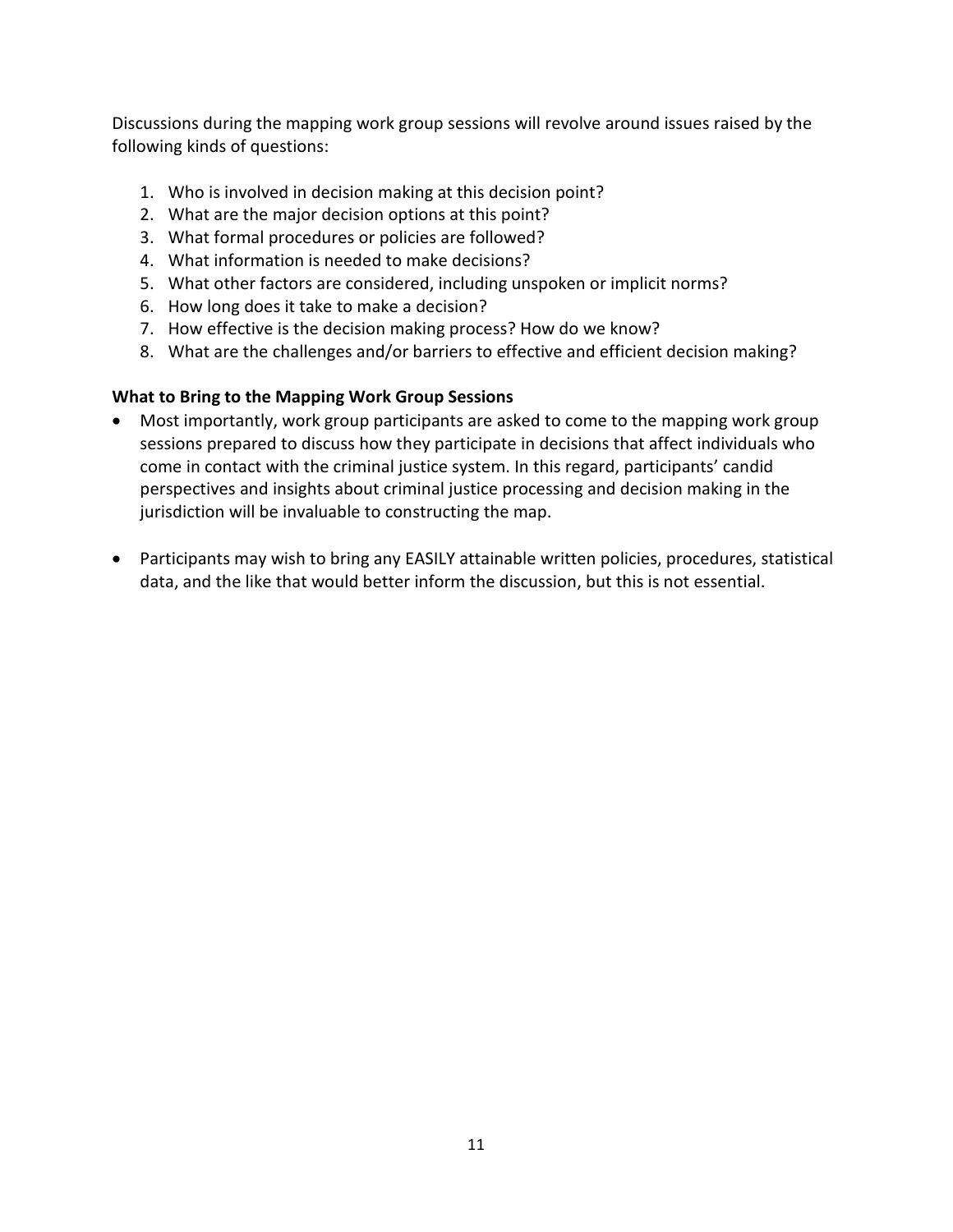### Appendix 2: Sample Handout for Participants

#### **System Mapping: A Brief Overview for System Mapping Participants**

#### **Introduction**

One of the most fundamental ways to develop an understanding of a jurisdiction's justice system is to develop a "system map." Similar to an architectural diagram, a system map depicts the steps in the criminal justice process (i.e., processing of a case and the activities related to this), beginning with police contact and ending with the point in time when the case terminates. In addition to reflecting the key decision points in the system, the map reflects the decision makers at each key point and the amount of time it takes a case to move from one point to the next. It is also possible and desirable to document the volume of cases that flow through each process step and decision point. This may be accomplished first by noting estimated numbers, and later by gathering data on a specified period of time to more precisely determine the flow and volume of cases and activities.

In the EBDM initiative, the system map will be the first step in developing a detailed understanding of each justice system decision point and the evidence that informs these key decisions. Following the completion of the system map, a process to "dig deeper" into these decision points will be carried out. This more in-depth analysis will include an examination of the following as they relate to each decision point:

- written policies;
- the application of those policies to practice, as well as to other operational practices that are not formally articulated in policy;
- the various types of data and information collected at each decision point;
- the ways in which this data and information informs decisions;
- the ways in which information is stored and shared; and
- other factors related to using data, information, and evidence in the most efficacious ways.

#### **Purpose**

Mapping serves a variety of purposes:

- It increases awareness of the ways in which the entire system "works" and how different parts of the system interact with one another. (Most people understand quite well their own "part" of the system but have a less detailed understanding of the other parts of the system.)
- It brings together policymakers and agency staff to articulate the decisions they make, how they arrive at those decisions, and when (i.e., at what point in the process) decisions are made.
- It surfaces areas of interest for further inquiry.
- It can sometimes lead to recognition of quick solutions to bottlenecks or inefficiencies.

#### **The Mapping Process**